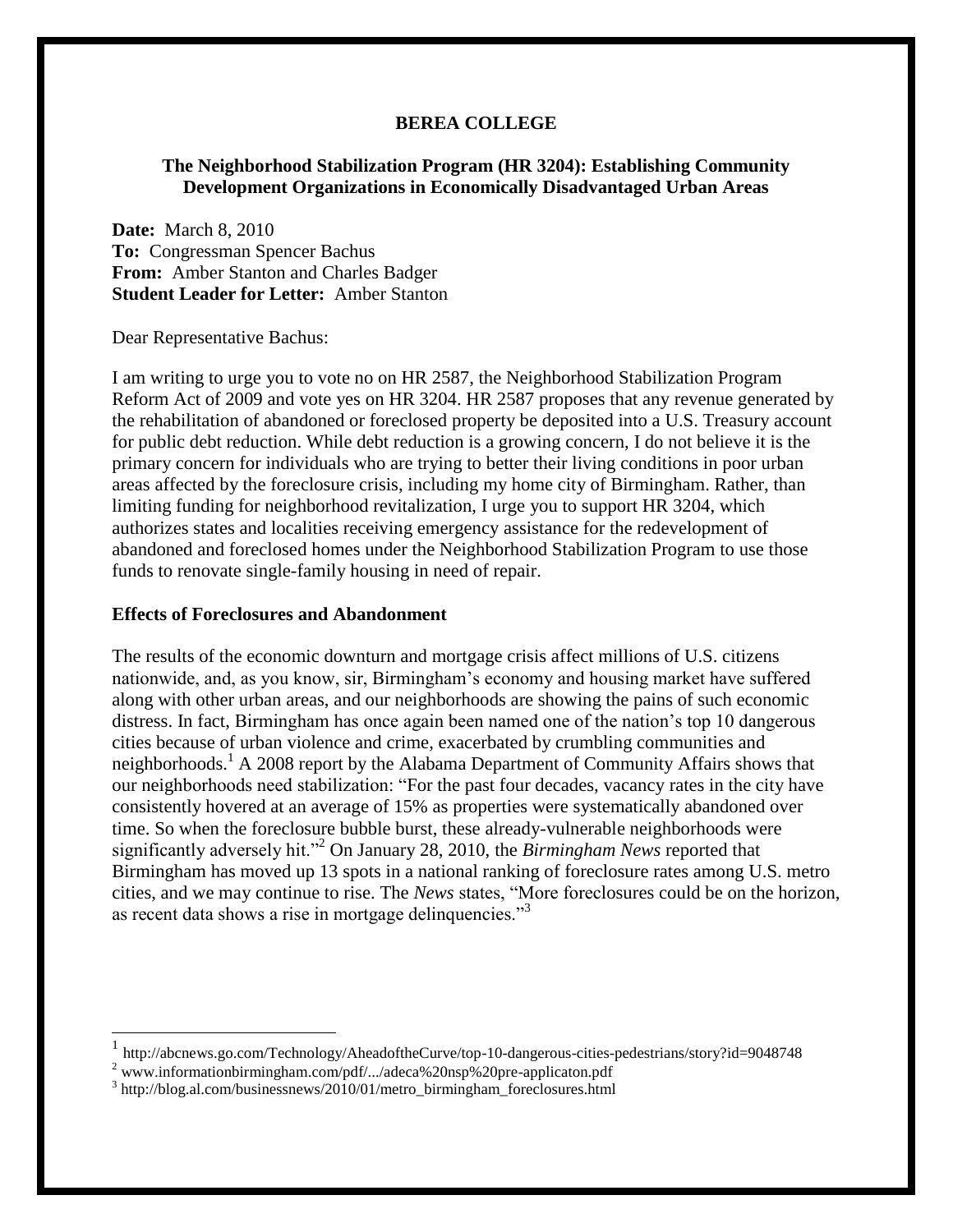### **Neighborhood Stabilization Program**

With more and more Americans losing their homes, and with our communities and neighborhoods shrinking, and, in some cases, disappearing altogether, we need to prioritize our investments and help people reclaim their livelihood. The Neighborhood Stabilization Program in its current, non-amended form is one step in the right direction. Established to aid in stabilizing communities suffering from foreclosures and abandonment, this program allows for the purchase and redevelopment of foreclosed and abandoned homes and residential properties. I believe this program is the first tier to our solution, but, if HR 2587 is passed, tier two of the solution will never be realized because critical funds will be diverted. Instead of forcing earnings from the rehabilitation of these properties to be given back to the U.S. Treasury, they should be used to fund critical neighborhood revitalization projects. Sir, while voting no on HR 2587, I urge you to vote yes on HR 3204, which allows those funds to be spent on renovating singlefamily homes in danger of being foreclosed and reclaiming the neighborhoods that are being destroyed, like so many in our city of Birmingham. Tier two of my proposal then becomes a reality.

#### **Community Development Organizations**

 $\overline{\phantom{a}}$ 

Tier two allows those individuals who live in dilapidated neighborhoods that are being threatened with foreclosures to form community development organizations, or residential management cooperatives as they have been called in some states, to apply for Community Development Block grants and receive entitlement community status. According to the Department of Housing and Urban Development, "HUD awards grants to entitlement community grantees to carry out a wide range of community development activities directed toward revitalizing neighborhoods, economic development, and providing improved community facilities and services. Entitlement communities develop their own programs and funding priorities. However, grantees must give maximum feasible priority to activities which benefit low- and moderate-income persons. A grantee may also carry out activities which aid in the prevention or elimination of slums or blight."<sup>4</sup> However, if HR 2587 is passed, the funds generated from rehabilitating the properties outlined above must be given back to the Treasury and not used to fund neighborhood development projects or renovate single-family homes in danger of being foreclosed.

Congressman Bachus, you were named Guardian of Small Business by the National Federation of Independent Business and were awarded the Spirit of Free Enterprise Award from the U.S. Chamber of Commerce, so I know you appreciate the vision of neighborhoods and community developments being owned and managed by those who live there and not by federal or state agencies. These types of communities are already successful realities in some urban cities, and they can be in more, including Birmingham. Take for example, Bethel New Life, a community development organization working to "revitalize Chicago's primarily African-American West Garfield Park community through the creation of livable-wage jobs, the rehabilitation of lowincome multi-family housing using energy-efficient designs, the development of community education and health care programs, and the cultivation of neighborhood improvement

<sup>4</sup> http://www.hud.gov/offices/cpd/communitydevelopment/programs/entitlement/index.cfm